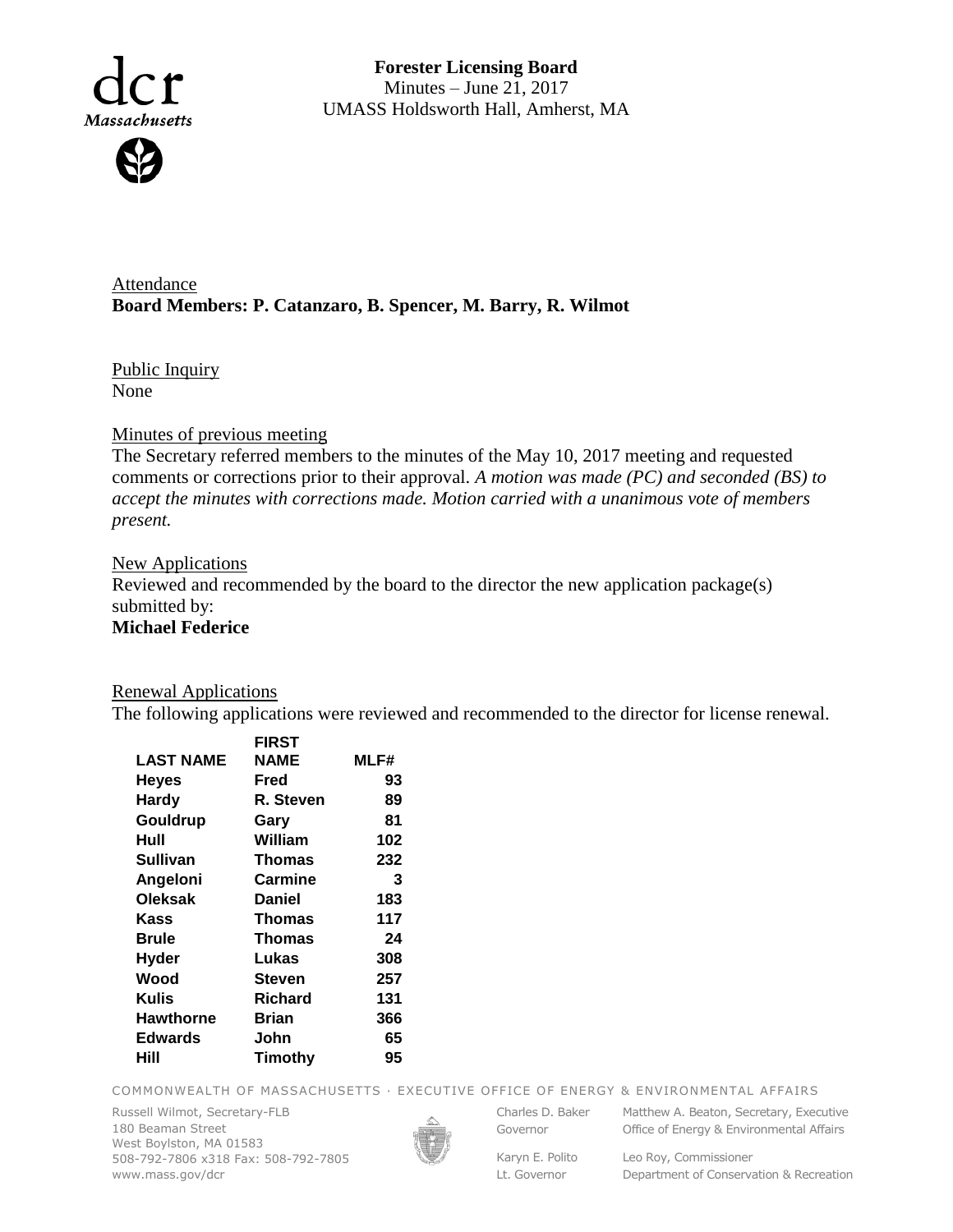| <b>Eck</b>         | Herm              | 63  |
|--------------------|-------------------|-----|
| <b>Harder</b>      | Mel               | 271 |
| <b>Dinardo</b>     | <b>Keith</b>      | 425 |
| <b>Wikle</b>       | Jessica           | 434 |
| Page               | Alan              | 184 |
| <b>Smith</b>       | Joseph            | 224 |
| <b>Donnelly</b>    | <b>Eric</b>       | 436 |
| <b>Tremblay</b>    | <b>Marc</b>       | 239 |
| <b>Rizzo</b>       | Robert            | 208 |
| <b>Monick</b>      | Gregory           | 319 |
| Caragulian         | Leon              | 395 |
| <b>Valcourt Sr</b> | Richard           | 277 |
| <b>Holleran</b>    | Robbo             | 397 |
| Rand               | Dennis            | 334 |
| Leonard            | <b>Michael</b>    | 145 |
| Garneau            | Leo               | 78  |
| Whitney            | Dana              | 266 |
| <b>Boyce</b>       | Gordon            | 21  |
| <b>Massini</b>     | <b>Kristopher</b> | 159 |
| <b>Bartlett</b>    | <b>Michael</b>    | 12  |
| Denham             | <b>Edward</b>     | 53  |
| Cook               | Harold            | 272 |
| Grima              | Peter             | 418 |
| Lamberton          | Raymond           | 408 |
| <b>Morin</b>       | <b>Dennis</b>     | 172 |
| Catanzaro          | Paul              | 32  |
| <b>Downs</b>       | William           | 306 |
| <b>Fleming</b>     | <b>Michael</b>    | 72  |
| <b>Scherer</b>     | <b>Kevin</b>      | 362 |
| Cassidy            | Gregg             | 31  |
| <b>Donahue</b>     | <b>Daniel</b>     | 54  |
| Lozier             | George            | 268 |
| <b>Gillespie</b>   | James             | 279 |
| <b>Bradbury</b>    | <b>Robert</b>     | 323 |
| <b>Ashton</b>      | William           | 442 |
| Waterman           | <b>Michael</b>    | 330 |
| <b>Sylvester</b>   | <b>Scott</b>      | 233 |
| <b>Robbins</b>     | John              | 210 |

*A motion was made (RW) and seconded (BS) to recommend the New/Renewal license applications to the director with exceptions to Carlen Emanuel, John Clement, Peter Zielinski. Motion carried with a unanimous vote of members present. Recusals: Mike Barry from the following applications: Scott Sylvester and Eric Donnelly. Paul Catanzaro recused himself from his application.*

Expired Licenses **Carlen Emanuel MLF#404 Exp 3/12/2017**